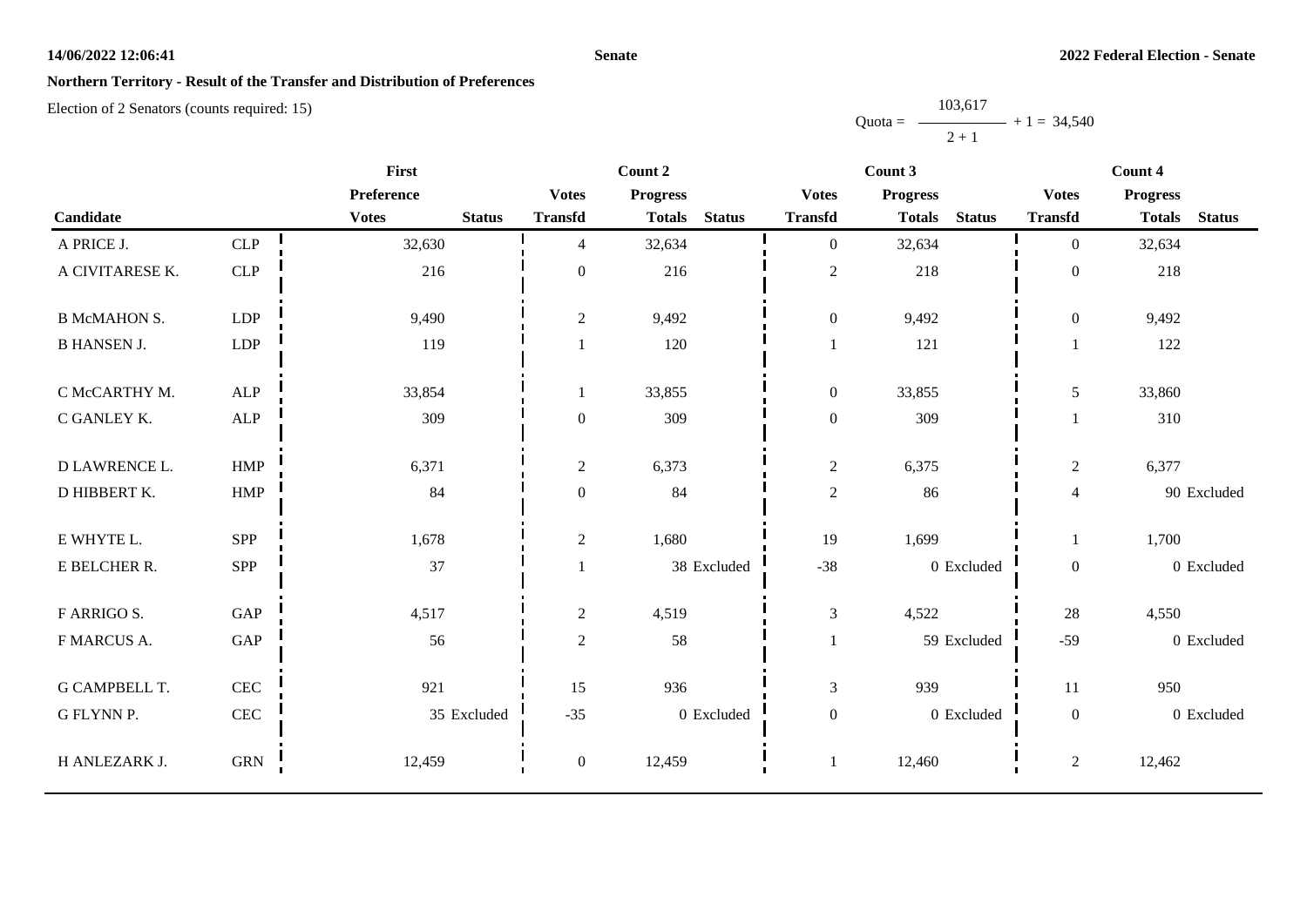#### **Senate**

## **Northern Territory - Result of the Transfer and Distribution of Preferences**

Election of 2 Senators (counts required: 15)

Quota =  $-$ 103,617  $2 + 1$  $+ 1 = 34,540$ 

| <b>First</b>            |             |                               |                                      | Count 2         |               |                                        | Count 3       |               | Count 4                               |               |               |
|-------------------------|-------------|-------------------------------|--------------------------------------|-----------------|---------------|----------------------------------------|---------------|---------------|---------------------------------------|---------------|---------------|
|                         |             | <b>Preference</b>             | <b>Votes</b>                         | <b>Progress</b> |               | <b>Votes</b><br><b>Progress</b>        |               |               | <b>Votes</b><br><b>Progress</b>       |               |               |
| Candidate               |             | <b>Votes</b><br><b>Status</b> | <b>Transfd</b>                       | <b>Totals</b>   | <b>Status</b> | <b>Transfd</b>                         | <b>Totals</b> | <b>Status</b> | <b>Transfd</b>                        | <b>Totals</b> | <b>Status</b> |
| H STOKES D.             | <b>GRN</b>  | 248                           |                                      | 249             |               |                                        | 252           |               |                                       | 255           |               |
| UG RAJWIN R.            | <b>UAPP</b> | 593                           | $\gamma$                             | 595             |               |                                        | 596           |               |                                       | 597           |               |
| <b>Exhausted Votes</b>  |             | $\overline{0}$                | $\Omega$                             | $\theta$        |               | $\theta$                               | $\Omega$      |               | $\Omega$                              | $\Omega$      |               |
| <b>Loss By Fraction</b> |             | $\theta$                      | $\theta$                             | $\theta$        |               | $\theta$                               | $\theta$      |               | $\mathbf{0}$                          |               |               |
| <b>Total Votes</b>      |             | 103,617                       | $\overline{0}$                       | 103,617         |               | $\boldsymbol{0}$                       | 103,617       |               | $\Omega$                              | 103,617       |               |
|                         |             |                               | Candidates Excluded<br>22. FLYNN, P. |                 |               | Candidates Excluded<br>18. BELCHER, R. |               |               | Candidates Excluded<br>20. MARCUS, A. |               |               |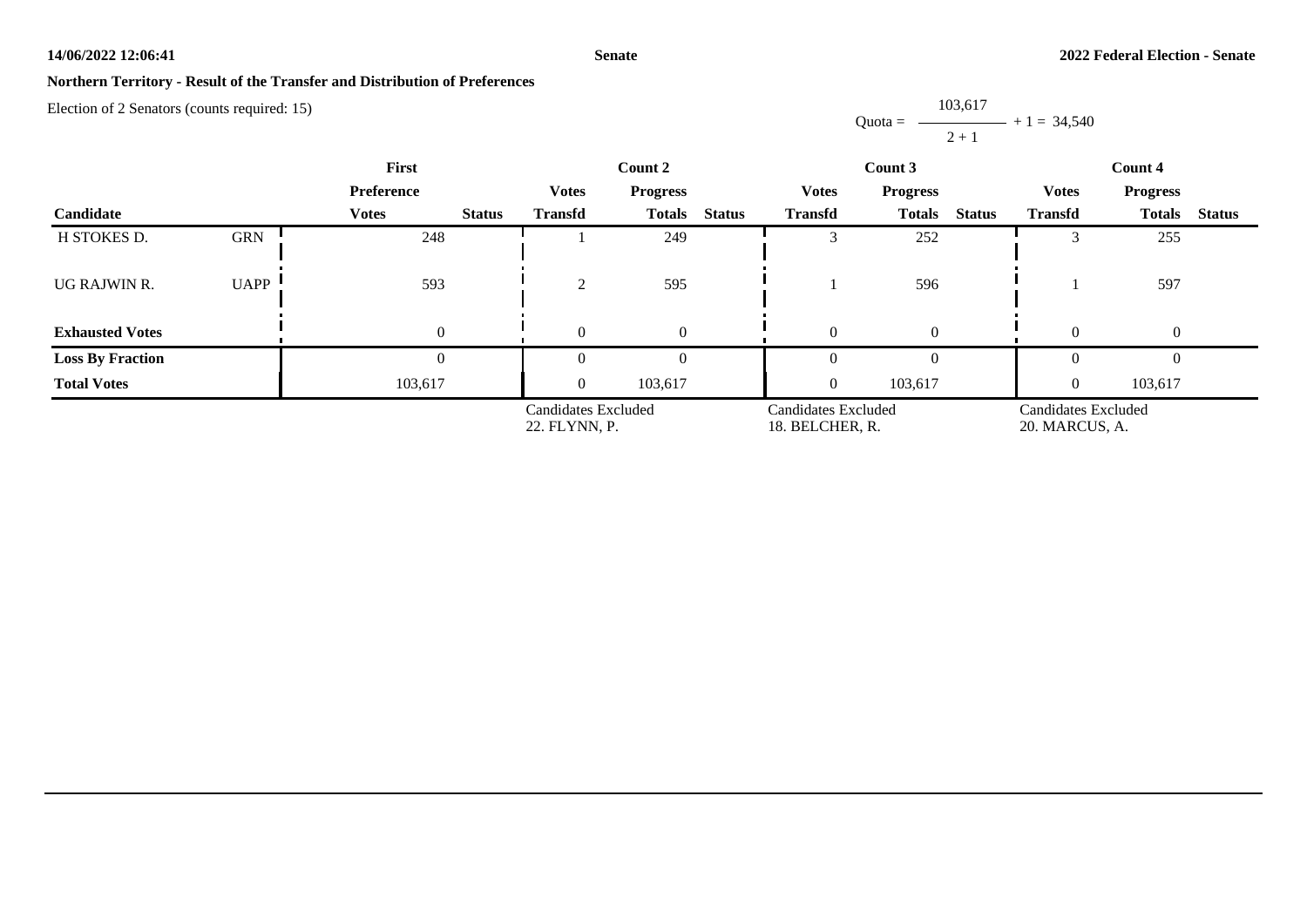### **Senate**

## **Northern Territory - Result of the Transfer and Distribution of Preferences**

|           | 103,617 |               |
|-----------|---------|---------------|
| $Quota =$ |         | $+1 = 34,540$ |
|           | $2 + 1$ |               |

|                     |                      | Count 5               |               |                  | Count 6                        |                  | Count 7                        | Count 8          |                                |  |
|---------------------|----------------------|-----------------------|---------------|------------------|--------------------------------|------------------|--------------------------------|------------------|--------------------------------|--|
|                     |                      | <b>Votes Progress</b> |               | <b>Votes</b>     | <b>Progress</b>                | <b>Votes</b>     | <b>Progress</b>                | <b>Votes</b>     | <b>Progress</b>                |  |
| Candidate           |                      | <b>Transfd Totals</b> | <b>Status</b> | <b>Transfd</b>   | <b>Status</b><br><b>Totals</b> | <b>Transfd</b>   | <b>Status</b><br><b>Totals</b> | <b>Transfd</b>   | <b>Status</b><br><b>Totals</b> |  |
| A PRICE, J.         | CLP                  | 3                     | 32,637        | 18               | 32,655                         | 112              | 32,767                         | 18               | 32,785                         |  |
| A CIVITARESE, K.    | <b>CLP</b>           | $\mathbf{0}$          | 218           | $\,8\,$          | 226 Excluded                   | $-226$           | 0 Excluded                     | $\boldsymbol{0}$ | 0 Excluded                     |  |
| B McMAHON, S.       | <b>LDP</b>           | $\overline{c}$        | 9,494         | 54               | 9,548                          | 38               | 9,586                          | $\tau$           | 9,593                          |  |
| <b>B HANSEN, J.</b> | LDP                  | $\overline{c}$        | 124 Excluded  | $-124$           | 0 Excluded                     | $\boldsymbol{0}$ | 0 Excluded                     | $\boldsymbol{0}$ | 0 Excluded                     |  |
| C McCARTHY, M.      | <b>ALP</b>           | 6                     | 33,866        | 9                | 33,875                         | 24               | 33,899                         | 34               | 33,933                         |  |
| C GANLEY, K.        | ALP                  | 3                     | 313           | 10               | 323                            | 24               | 347                            | 13               | 360 Excluded                   |  |
| D LAWRENCE, L.      | ${\rm HMP}$          | 46                    | 6,423         | $\mathfrak{S}$   | 6,428                          | 6                | 6,434                          | $\mathfrak{Z}$   | 6,437                          |  |
| D HIBBERT, K.       | <b>HMP</b>           | $-90$                 | 0 Excluded    | $\mathbf{0}$     | 0 Excluded                     | $\boldsymbol{0}$ | 0 Excluded                     | $\boldsymbol{0}$ | 0 Excluded                     |  |
| E WHYTE, L.         | SPP                  | 5                     | 1,705         |                  | 1,706                          | $\overline{c}$   | 1,708                          | $\mathfrak{Z}$   | 1,711                          |  |
| E BELCHER, R.       | SPP                  | $\boldsymbol{0}$      | 0 Excluded    | $\mathbf{0}$     | 0 Excluded                     | $\boldsymbol{0}$ | 0 Excluded                     | $\boldsymbol{0}$ | 0 Excluded                     |  |
| F ARRIGO, S.        | GAP                  | 11                    | 4,561         | $\overline{7}$   | 4,568                          | $\boldsymbol{7}$ | 4,575                          | 3                | 4,578                          |  |
| F MARCUS, A.        | $\operatorname{GAP}$ | $\boldsymbol{0}$      | 0 Excluded    | $\overline{0}$   | 0 Excluded                     | $\boldsymbol{0}$ | 0 Excluded                     | $\boldsymbol{0}$ | 0 Excluded                     |  |
| G CAMPBELL, T.      | $\mbox{CEC}$         | 3                     | 953           | $\sqrt{2}$       | 955                            | $\mathfrak{Z}$   | 958                            | $10\,$           | 968                            |  |
| G FLYNN, P.         | $\mbox{CEC}$         | $\boldsymbol{0}$      | 0 Excluded    | $\boldsymbol{0}$ | 0 Excluded                     | $\boldsymbol{0}$ | 0 Excluded                     | $\boldsymbol{0}$ | 0 Excluded                     |  |
| H ANLEZARK, J.      | ${\rm GRN}$          | 3                     | 12,465        | $\overline{2}$   | 12,467                         |                  | 12,468                         | 170              | 12,638                         |  |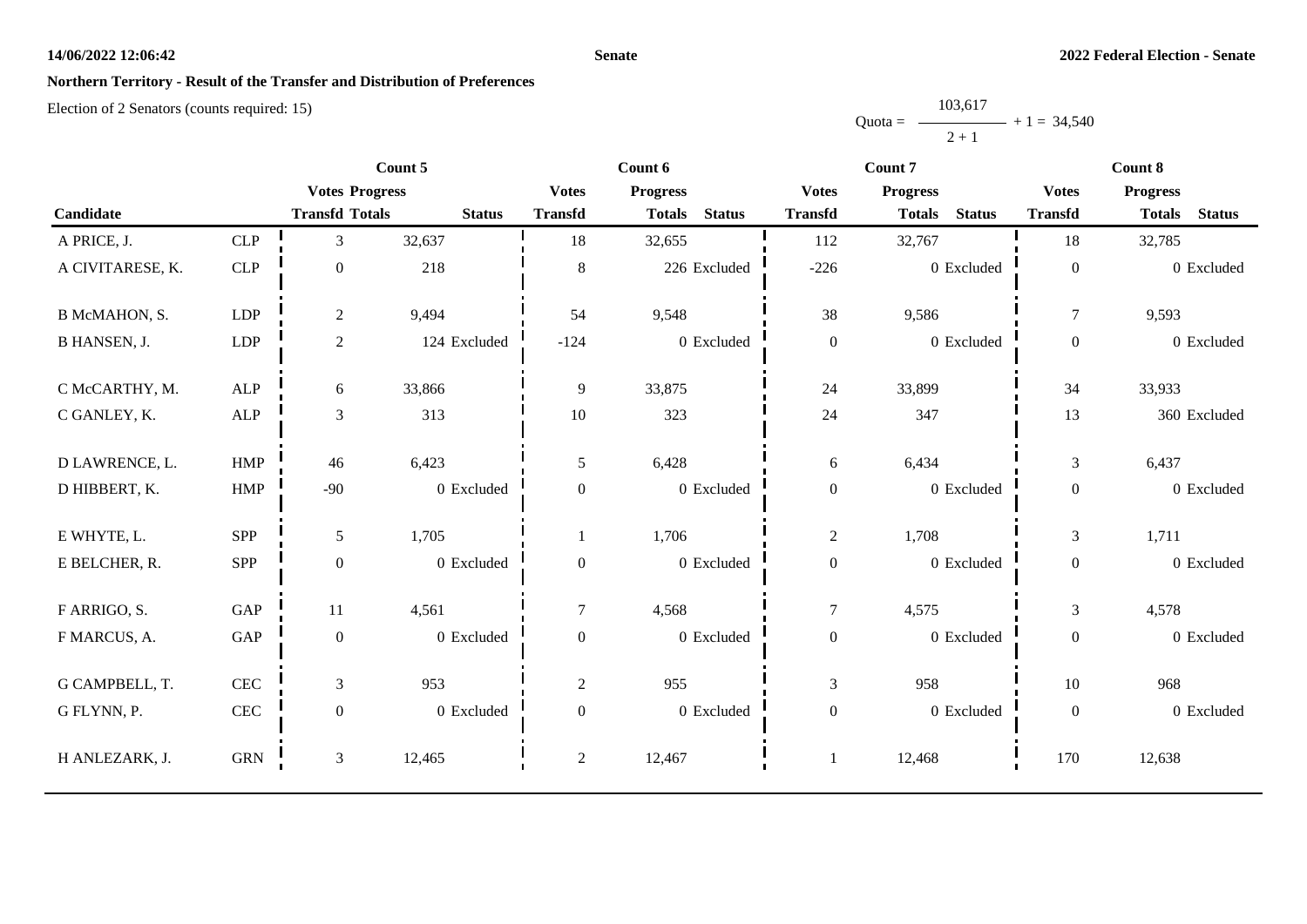### **Senate**

## **Northern Territory - Result of the Transfer and Distribution of Preferences**

Election of 2 Senators (counts required: 15)

Quota = 103,617  $2 + 1$  $+ 1 = 34,540$ 

|                         |                                        | Count 5               |          |                                       | Count 6                         |                                           |               |                                       | Count 7                        | Count 8        |                                |  |
|-------------------------|----------------------------------------|-----------------------|----------|---------------------------------------|---------------------------------|-------------------------------------------|---------------|---------------------------------------|--------------------------------|----------------|--------------------------------|--|
|                         |                                        | <b>Votes Progress</b> |          |                                       | <b>Votes</b><br><b>Progress</b> |                                           |               | <b>Votes</b>                          | <b>Progress</b>                | <b>Votes</b>   | <b>Progress</b>                |  |
| <b>Candidate</b>        |                                        | <b>Transfd Totals</b> |          | <b>Status</b>                         | <b>Transfd</b>                  | <b>Totals</b>                             | <b>Status</b> | <b>Transfd</b>                        | <b>Totals</b><br><b>Status</b> | <b>Transfd</b> | <b>Status</b><br><b>Totals</b> |  |
| H STOKES, D.            | <b>GRN</b>                             |                       | 260      |                                       |                                 | 263                                       |               | 6                                     | 269 Excluded                   | $-269$         | 0 Excluded                     |  |
| UG RAJWIN, R.           | <b>UAPP</b>                            |                       | 598      |                                       |                                 | 603                                       |               | $\sim$<br>∠                           | 605                            | 8              | 613                            |  |
| <b>Exhausted Votes</b>  |                                        |                       | $\Omega$ |                                       | $\Omega$                        | $\Omega$                                  |               |                                       |                                |                |                                |  |
| <b>Loss By Fraction</b> |                                        |                       |          |                                       |                                 |                                           |               | 0                                     |                                |                | $\Omega$                       |  |
| <b>Total Votes</b>      |                                        | $\Omega$              | 103,617  |                                       | $\Omega$                        | 103,617                                   |               | $\overline{0}$                        | 103,617                        |                | 103,617                        |  |
|                         | Candidates Excluded<br>16. HIBBERT, K. |                       |          | Candidates Excluded<br>12. HANSEN, J. |                                 | Candidates Excluded<br>10. CIVITARESE, K. |               | Candidates Excluded<br>24. STOKES, D. |                                |                |                                |  |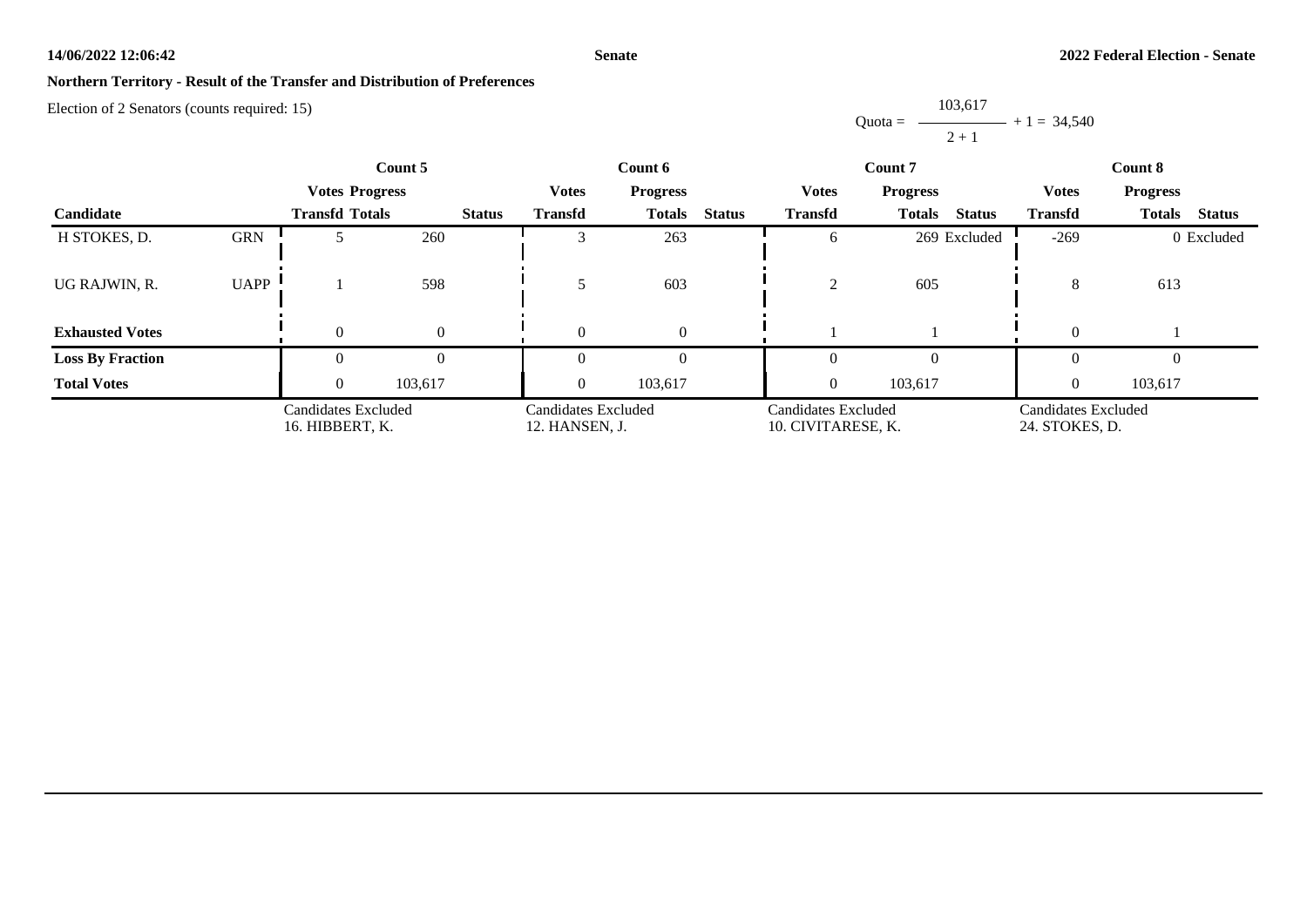### **Senate**

## **Northern Territory - Result of the Transfer and Distribution of Preferences**

|           | 103,617 |               |
|-----------|---------|---------------|
| $Quota =$ |         | $+1 = 34,540$ |
|           | $2 + 1$ |               |

|                     |              | Count 9               |               |                  | Count 10                       |                  | Count 11                       | Count 12         |                                |  |
|---------------------|--------------|-----------------------|---------------|------------------|--------------------------------|------------------|--------------------------------|------------------|--------------------------------|--|
|                     |              | <b>Votes Progress</b> |               | <b>Votes</b>     | <b>Progress</b>                | <b>Votes</b>     | <b>Progress</b>                | <b>Votes</b>     | <b>Progress</b>                |  |
| Candidate           |              | <b>Transfd Totals</b> | <b>Status</b> | <b>Transfd</b>   | <b>Status</b><br><b>Totals</b> | <b>Transfd</b>   | <b>Status</b><br><b>Totals</b> | <b>Transfd</b>   | <b>Status</b><br><b>Totals</b> |  |
| A PRICE, J.         | CLP          | 38                    | 32,823        | 61               | 32,884                         | 94               | 32,978                         | 194              | 33,172                         |  |
| A CIVITARESE, K.    | <b>CLP</b>   | $\mathbf{0}$          | 0 Excluded    | $\mathbf{0}$     | 0 Excluded                     | $\boldsymbol{0}$ | 0 Excluded                     | $\mathbf{0}$     | 0 Excluded                     |  |
| B McMAHON, S.       | <b>LDP</b>   | 25                    | 9,618         | 164              | 9,782                          | 80               | 9,862                          | 120              | 9,982                          |  |
| <b>B HANSEN, J.</b> | LDP          | $\boldsymbol{0}$      | 0 Excluded    | $\mathbf{0}$     | 0 Excluded                     | $\boldsymbol{0}$ | 0 Excluded                     | $\boldsymbol{0}$ | 0 Excluded                     |  |
| C McCARTHY, M.      | <b>ALP</b>   | 212                   | 34,145        | 21               | 34,166                         | 67               | 34,233                         | 162              | 34,395                         |  |
| C GANLEY, K.        | $\mbox{ALP}$ | $-360$                | 0 Excluded    | $\boldsymbol{0}$ | 0 Excluded                     | $\boldsymbol{0}$ | 0 Excluded                     | $\boldsymbol{0}$ | 0 Excluded                     |  |
| D LAWRENCE, L.      | HMP          | 18                    | 6,455         | 61               | 6,516                          | 114              | 6,630                          | 414              | 7,044                          |  |
| D HIBBERT, K.       | ${\rm HMP}$  | $\boldsymbol{0}$      | 0 Excluded    | $\theta$         | 0 Excluded                     | $\boldsymbol{0}$ | 0 Excluded                     | $\boldsymbol{0}$ | 0 Excluded                     |  |
| E WHYTE, L.         | SPP          | $\tau$                | 1,718         | 31               | 1,749                          | 124              | 1,873 Excluded                 | $-1,873$         | 0 Excluded                     |  |
| E BELCHER, R.       | SPP          | $\boldsymbol{0}$      | 0 Excluded    | $\theta$         | 0 Excluded                     | $\boldsymbol{0}$ | 0 Excluded                     | $\overline{0}$   | 0 Excluded                     |  |
| F ARRIGO, S.        | GAP          | 9                     | 4,587         | 165              | 4,752                          | 352              | 5,104                          | 582              | 5,686 Excluded                 |  |
| F MARCUS, A.        | GAP          | $\boldsymbol{0}$      | 0 Excluded    | $\mathbf{0}$     | 0 Excluded                     | $\boldsymbol{0}$ | 0 Excluded                     | $\boldsymbol{0}$ | 0 Excluded                     |  |
| G CAMPBELL, T.      | <b>CEC</b>   | $\tau$                | 975           | 68               | 1,043 Excluded                 | $-1,043$         | 0 Excluded                     | $\overline{0}$   | 0 Excluded                     |  |
| G FLYNN, P.         | <b>CEC</b>   | $\boldsymbol{0}$      | 0 Excluded    | $\boldsymbol{0}$ | 0 Excluded                     | $\boldsymbol{0}$ | 0 Excluded                     | $\boldsymbol{0}$ | 0 Excluded                     |  |
| H ANLEZARK, J.      | <b>GRN</b>   | 17                    | 12,655        | 49               | 12,704                         | 194              | 12,898                         | 369              | 13,267                         |  |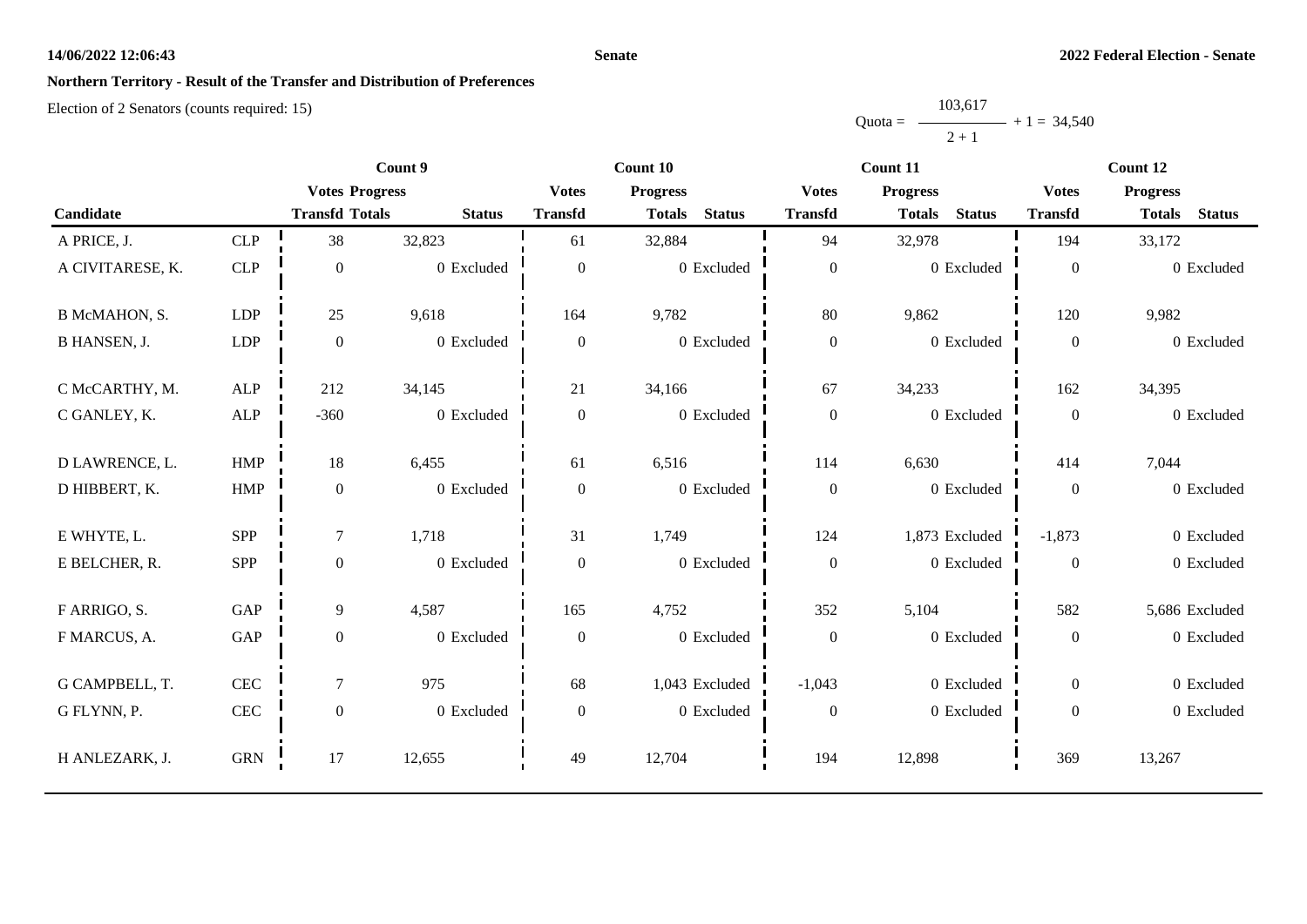### **Senate**

## **Northern Territory - Result of the Transfer and Distribution of Preferences**

Election of 2 Senators (counts required: 15)

Quota = 103,617  $2 + 1$  $+ 1 = 34,540$ 

|                         |                                       | Count 9               |                                       | Count 10       |                                         |                | Count 11                             | Count 12                        |                                |  |
|-------------------------|---------------------------------------|-----------------------|---------------------------------------|----------------|-----------------------------------------|----------------|--------------------------------------|---------------------------------|--------------------------------|--|
|                         |                                       | <b>Votes Progress</b> |                                       | <b>Votes</b>   | <b>Progress</b>                         | <b>Votes</b>   | <b>Progress</b>                      | <b>Votes</b><br><b>Progress</b> |                                |  |
| <b>Candidate</b>        |                                       | <b>Transfd Totals</b> | <b>Status</b>                         | <b>Transfd</b> | <b>Totals</b><br><b>Status</b>          | <b>Transfd</b> | <b>Status</b><br><b>Totals</b>       | <b>Transfd</b>                  | <b>Status</b><br><b>Totals</b> |  |
| H STOKES, D.            | <b>GRN</b>                            |                       | 0 Excluded                            |                | 0 Excluded                              | $\Omega$       | 0 Excluded                           |                                 | 0 Excluded                     |  |
| UG RAJWIN, R.           | <b>UAPP</b>                           | 9                     | 622 Excluded                          | $-622$         | 0 Excluded                              | $\theta$       | 0 Excluded                           | $\Omega$                        | 0 Excluded                     |  |
| <b>Exhausted Votes</b>  |                                       | 18                    | 19                                    |                | 21                                      | 18             | 39                                   | 32                              | 71                             |  |
| <b>Loss By Fraction</b> |                                       |                       |                                       |                |                                         | $\Omega$       |                                      |                                 |                                |  |
| <b>Total Votes</b>      |                                       | $\theta$              | 103,617                               | $\Omega$       | 103,617                                 | $\theta$       | 103,617                              |                                 | 103,617                        |  |
|                         | Candidates Excluded<br>14. GANLEY, K. |                       | Candidates Excluded<br>25. RAJWIN, R. |                | Candidates Excluded<br>21. CAMPBELL, T. |                | Candidates Excluded<br>17. WHYTE, L. |                                 |                                |  |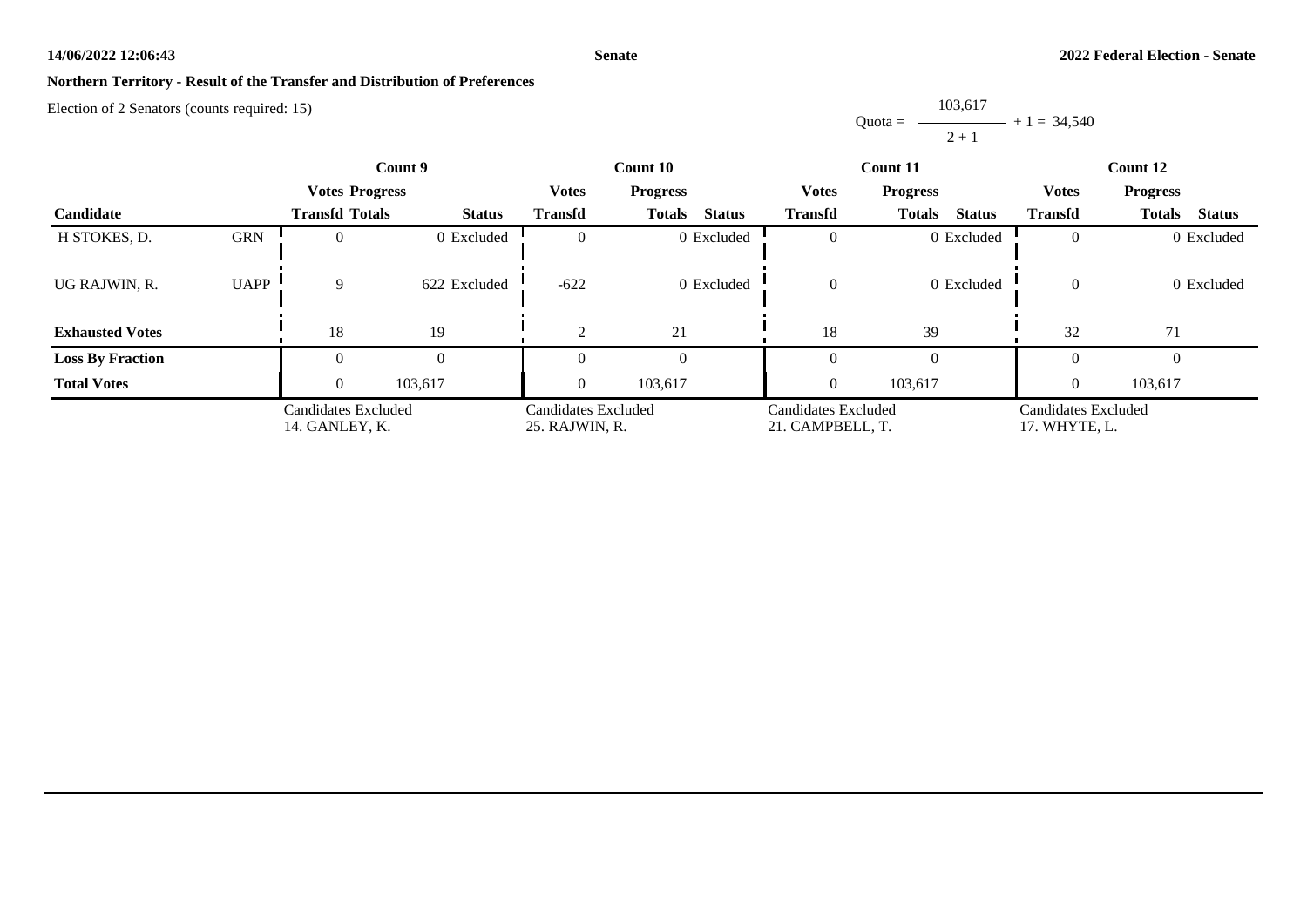### **Senate**

## **Northern Territory - Result of the Transfer and Distribution of Preferences**

|           | 103,617 |               |
|-----------|---------|---------------|
| $Quota =$ |         | $+1 = 34,540$ |
|           | $2 + 1$ |               |

|                     |                      | Count 13              |                |                  | Count 14                       |                  | Count 15                       |                |                 |               |
|---------------------|----------------------|-----------------------|----------------|------------------|--------------------------------|------------------|--------------------------------|----------------|-----------------|---------------|
|                     |                      | <b>Votes Progress</b> |                | <b>Votes</b>     | <b>Progress</b>                | <b>Votes</b>     | <b>Progress</b>                | <b>Votes</b>   | <b>Progress</b> |               |
| Candidate           |                      | <b>Transfd Totals</b> | <b>Status</b>  | <b>Transfd</b>   | <b>Status</b><br><b>Totals</b> | <b>Transfd</b>   | <b>Status</b><br><b>Totals</b> | <b>Transfd</b> | <b>Totals</b>   | <b>Status</b> |
| A PRICE, J.         | CLP                  | 751                   | 33,923         | 55               | 33,978                         | 2,217            | 36,195 Elected                 |                |                 |               |
| A CIVITARESE, K.    | CLP                  | $\boldsymbol{0}$      | 0 Excluded     | $\boldsymbol{0}$ | 0 Excluded                     | $\boldsymbol{0}$ | 0 Excluded                     |                |                 |               |
| B McMAHON, S.       | LDP                  | 1,295                 | 11,277         | 40               | 11,317                         | 2,571            | 13,888                         |                |                 |               |
| <b>B HANSEN, J.</b> | LDP                  | $\mathbf{0}$          | 0 Excluded     | $\boldsymbol{0}$ | 0 Excluded                     | $\boldsymbol{0}$ | 0 Excluded                     |                |                 |               |
| C McCARTHY, M.      | ${\sf ALP}$          | 432                   | 34,827 Elected | $-287$           | 34,540 Elected                 | $\boldsymbol{0}$ | 34,540 Elected                 |                |                 |               |
| C GANLEY, K.        | ${\sf ALP}$          | $\mathbf{0}$          | 0 Excluded     | $\overline{0}$   | 0 Excluded                     | $\boldsymbol{0}$ | 0 Excluded                     |                |                 |               |
| D LAWRENCE, L.      | HMP                  | 2,161                 | 9,205          | $40\,$           | 9,245 Excluded                 | $-9,205$         | 40 Excluded                    |                |                 |               |
| D HIBBERT, K.       | <b>HMP</b>           | $\overline{0}$        | 0 Excluded     | $\mathbf{0}$     | 0 Excluded                     | $\boldsymbol{0}$ | 0 Excluded                     |                |                 |               |
| E WHYTE, L.         | <b>SPP</b>           | $\boldsymbol{0}$      | 0 Excluded     | $\boldsymbol{0}$ | 0 Excluded                     | $\boldsymbol{0}$ | 0 Excluded                     |                |                 |               |
| E BELCHER, R.       | SPP                  | $\boldsymbol{0}$      | 0 Excluded     | $\boldsymbol{0}$ | 0 Excluded                     | $\boldsymbol{0}$ | 0 Excluded                     |                |                 |               |
| F ARRIGO, S.        | GAP                  | $-5,686$              | 0 Excluded     | $\boldsymbol{0}$ | 0 Excluded                     | $\overline{0}$   | 0 Excluded                     |                |                 |               |
| F MARCUS, A.        | $\operatorname{GAP}$ | $\overline{0}$        | $0$ Excluded   | $\boldsymbol{0}$ | 0 Excluded                     | $\boldsymbol{0}$ | 0 Excluded                     |                |                 |               |
| G CAMPBELL, T.      | $\mbox{CEC}$         | $\overline{0}$        | 0 Excluded     | $\boldsymbol{0}$ | 0 Excluded                     | $\boldsymbol{0}$ | 0 Excluded                     |                |                 |               |
| G FLYNN, P.         | $\mbox{CEC}$         | $\boldsymbol{0}$      | 0 Excluded     | $\boldsymbol{0}$ | 0 Excluded                     | $\boldsymbol{0}$ | 0 Excluded                     |                |                 |               |
| H ANLEZARK, J.      | <b>GRN</b>           | 942                   | 14,209         | 143              | 14,352                         | 4,106            | 18,458                         |                |                 |               |